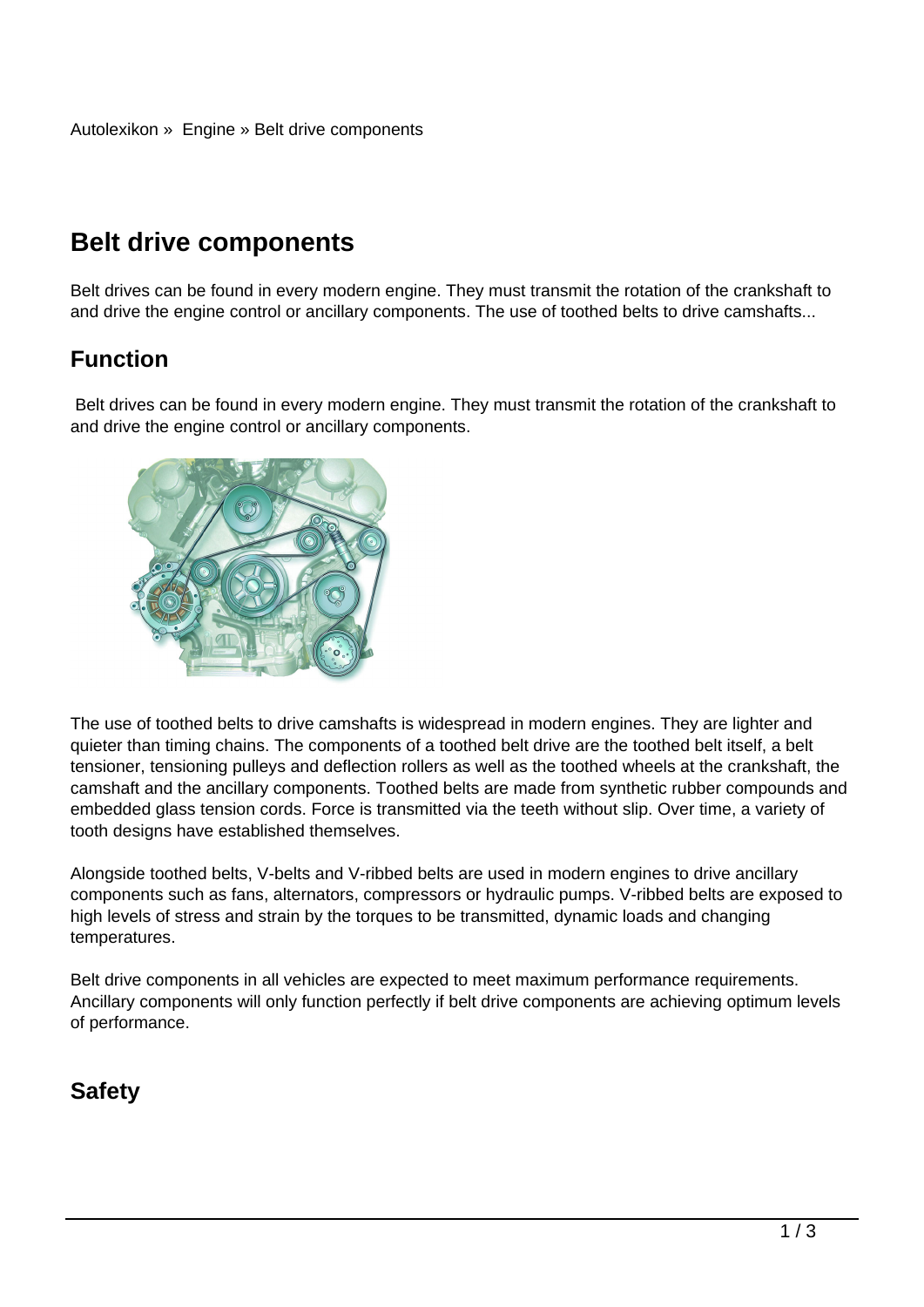

To avoid damage, correct belt tensioning must be ensured at all times. A belt that is too slack will cause the belt to slip and oscillate, resulting in premature wear of the belt components. In the timing drive and the ancillary drive, the consequences of a slack belt are even more serious, ranging from changes to timings to the engine being written off. Therefore, tolerances due to heat expansion and age-induced wear must be equalised.

 To safeguard operational reliability and long service life, the individual components of the belt drive must meet hugely challenging requirements not only where quality and accuracy of fit are concerned but also in relation to correct installation. Only if all components are in perfect harmony will smooth running be achieved.

#### **Environmental protection**

A belt drive is lighter in weight than a chain drive. This results in a reduction in moving masses. As consequence, fuel consumption and thus CO2 emissions are lower.

## **Depreciation**

First-class products are one of the prerequisites for belt drives to be in perfect working order. Due care and attention, along with compliance with the installation requirements set out by the manufacturer also play an important role. Setting the belt tension incorrectly, using the wrong tools or impurities due to oil and fuels are just some examples of the possible causes that can result in belt drive components having significantly reduced service lives and sustaining damage.

#### **Bilder**



Belt drive components



Tensioning pulley replacement



Timing drive